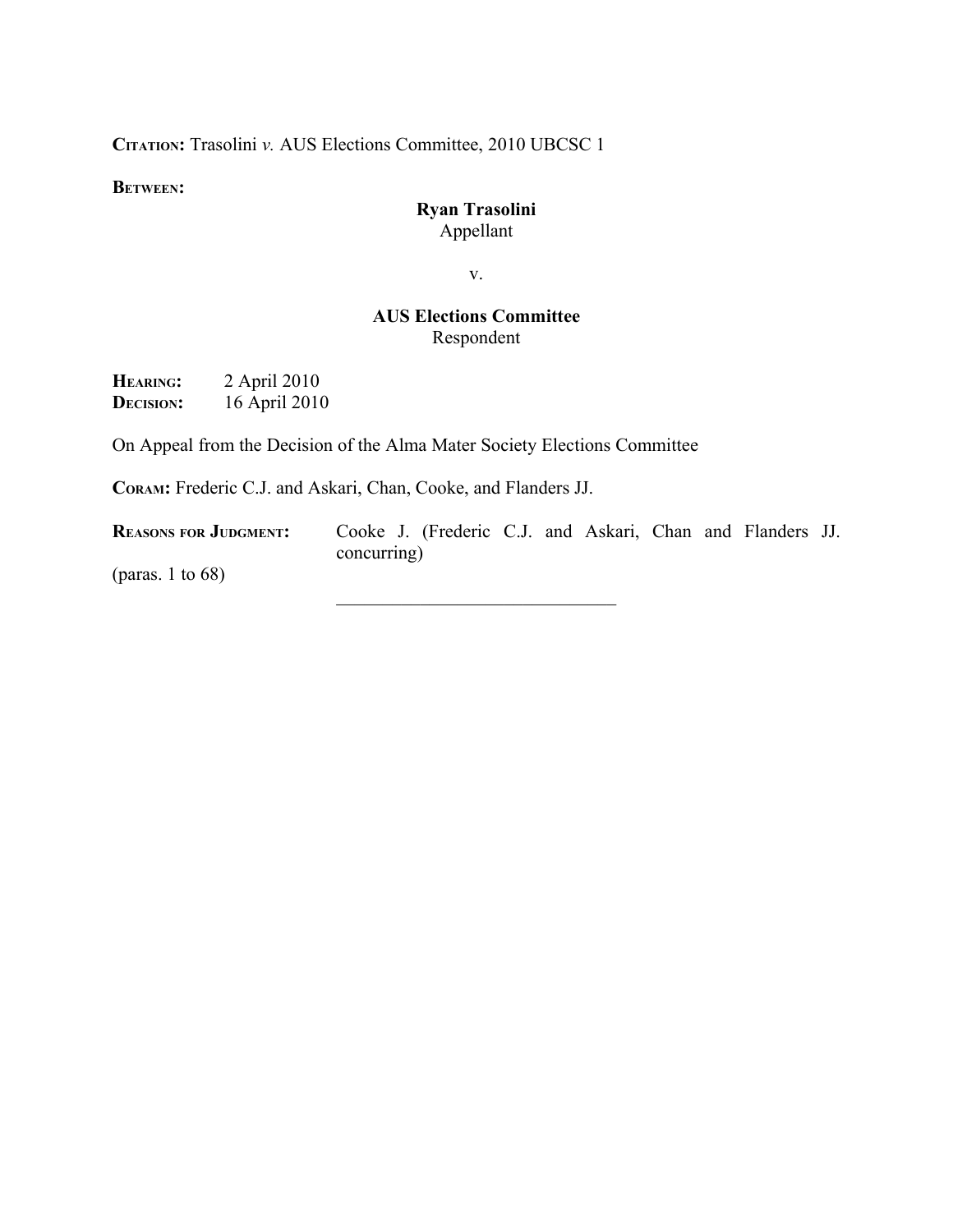COOKE, J (Frederic C.J. and Askari, Chan and Flanders JJ. concurring):

# *Ruling*

[1] This case arises from a dispute that might have been averted by the expedient purchase of a two-dollar box of ballpoint pens.

[2] From 12 through 19 March 2010 the U.B.C. Arts Undergraduate Society (the "AUS") conducted its general election. Votes were submitted either electronically through the U.B.C. WebVote system or by means of a paper ballot. Polling stations were established to coincide with events around campus. The voter turnout was said to be relatively high by the standards of student politics.

[3] The candidates for AUS president were Mike Silley, Brian Platt, and Ryan Trasolini (the "Appellant"). This case only concerns the latter two. It arises as an appeal from a decision of the AUS Elections Committee (the "Respondent"), and subsequent order by the AMS Elections Committee ("AMSEC"). Both resulted in Mr. Platt being declared the winner. Both levels featured a tie-breaking vote cast by the AUS Elections Administrator, Matthew Naylor. The Appellant claims that the tie-breaker at the AMS stage was unnecessary, since one the ballots counted in Mr. Platt's favour during the recount conducted by AMSEC is ambiguous as between Mr. Platt and the Appellant and should therefore be discounted.

[4] Effectively, the Appellant asks the Court to substitute its opinion for that of the AMS Chief Returning Officer, Ricardo Bortolon, who was charged with the last count under the authority of AMSEC, and who exercised his discretion in recording the impugned ballot. The Appellant would have the Court reject the ballot, at least for the purpose of selecting the AUS president, for want of sufficient manifest intention. This would leave the Appellant with the most votes, and thus the presidency.

[5] For the reasons that follow I cannot accede to this request. Rather, by reason of an inconsistency between the AMS *Code of Procedure* ("*AMS Code*") and the AUS *Constitution*, I find the rules under which the AUS Elections Committee conducted the election void. It follows that the result, to the extent that it was challenged, is also void.

## *Background*

[6] The modern student is presented with multiple means of casting his or her vote, and this creates some complications for electoral officials. In order to ensure that electors do not vote multiple times, e.g. both online and on paper, it is necessary before tallying the results to compare the student numbers associated with both sets of ballots so as to remove any duplicates.

[7] On Friday 19 March 2010 Mr. Naylor obtained a preliminary report concerning the WebVote ballot count. However, this document contained only the total online votes cast for each Council candidate, and lacked the student numbers critical to determining an accurate integrated total. Thus a final count was delayed until those numbers could be obtained. Mr. Bortolon states in an email submitted to the court that these preliminary online results were announced to patrons of the Gallery.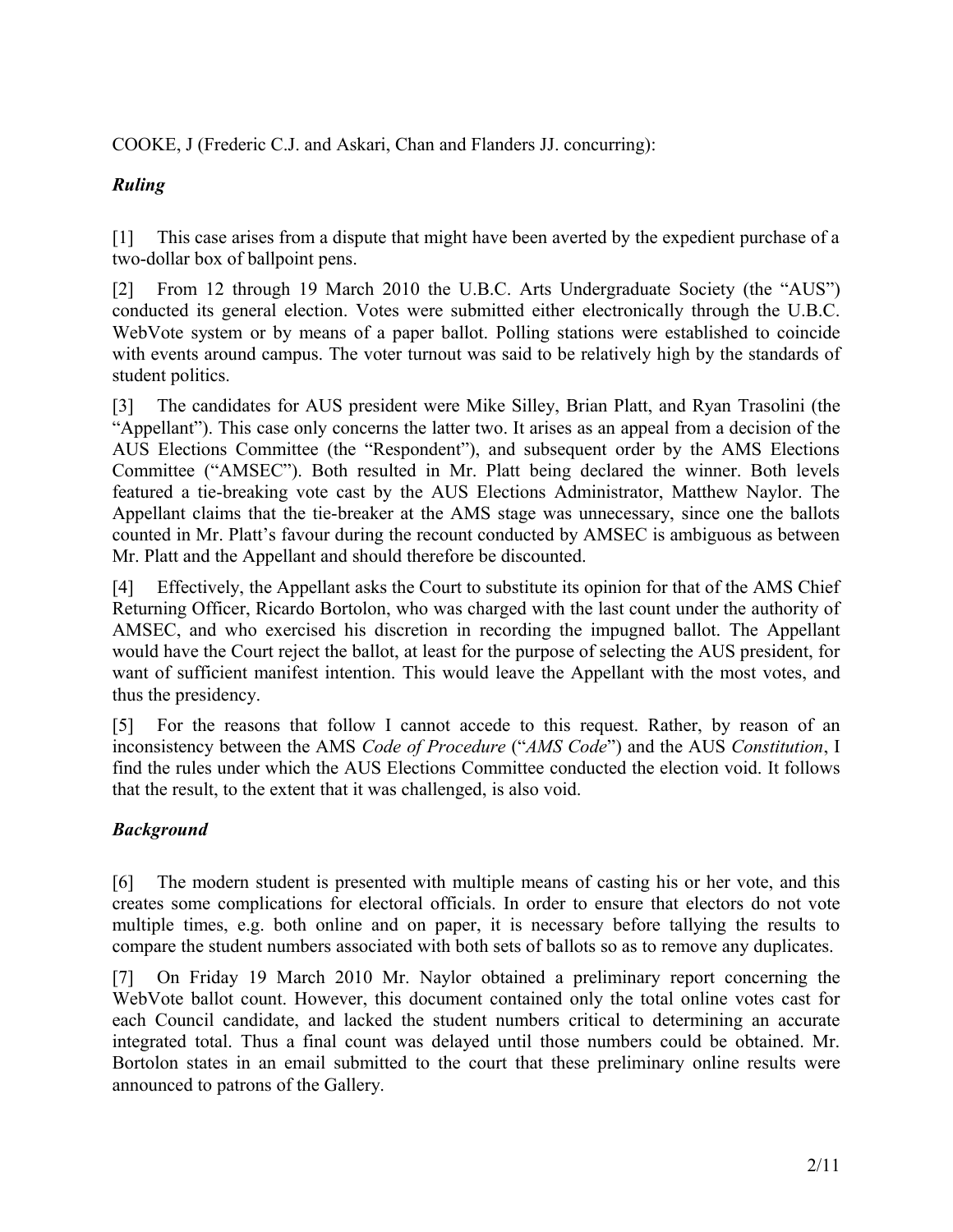[8] Sometime on the weekend between 19 and 22 March, while in the custody of Mr. Naylor, the preliminary WebVote report was damaged. The section of the document containing the presidential ballot count, as was shown to the Court, is partially missing, a black-edged hole in its place. This is the apparent result of the document having caught on fire. There also appears to be water damage in the vicinity of the hole. Under questioning, neither Mr. Naylor nor Mr. Bortolon offered any explanation whatsoever as to how this might have occurred.

[9] The damage obliterated the vote count for Mr. Platt, and the first digit of the Appellant's count. No other candidate's counts were affected.

[10] On 22 March Mr. Naylor obtained a list of the student numbers associated with the online vote and was therefore able to remove duplicate votes so that the overall results could be tallied. It was on that date that the damage to the WebVote report was discovered. Those in the room during the tabulation, in the words of the Respondent's factum, were "going by memory" as to Mr. Platt's online count (at paragraph 5), which was remembered as 180. In contrast, there was some basis to infer from the document that the Appellant had received 170 online votes (despite the missing first digit the totals for the other candidates were visible, enough to reasonably suggest a ballpark figure).

[11] The scrutineers, according to an email submitted by scrutineer Mr. Nathan Tippe, were "simply informed" of the supposed online result. Mr. Bortolon's email claims the scrutineers "confirmed" the total. Nobody seems to have asked the patrons of the Gallery.

[12] Despite this uncertainty, since the AUS Elections Committee had the list of student numbers counting could proceed, pending a new copy of the WebVote report. The paper ballots were 34–24 in favour of the Appellant. Based on the assumed online results this would have meant a tie, 204–204.

[13] Rather than wait for an intact copy of the WebVote results this integrated total was accepted as final (if not official in the sense of presentation to AUS Council per AUS *Constitution*, s. VI(10)(c)). In event of a tie the AUS *Constitution*, s. VI(3)(h) says that "the Elections Administrator shall cast the deciding vote". This Mr. Naylor did in favour of Mr. Platt.

[14] The next day, 23 March, the Appellant obtained a fresh copy of the WebVote results, which contained a presidential ballot count different from Mr. Naylor's "memory". The new count was 178–170 in favour of Mr. Platt. This would have meant a 2-vote margin of victory for the Appellant, and as such he appealed to AMSEC, per *AMS Code*, s. IX A(9)(2).

[15] While it was the online tally that was in the Appellant's mind suspect, his initial complaint led to a recount of all ballots, paper included. There were, compared to none on 22 March, now three disputed ballots. Mr. Bortolon, conducting the recount on behalf of AMSEC in his capacity as AMS Chief Returning Officer, exercised discretion in resolving the disputes, with both Mr. Platt and the Appellant receiving the benefit of at least one of those ballots.

[16] The new total was 33–25 in favour of the Appellant. This meant a tie of 203–203. Mr. Naylor again cast a ballot in favour of Mr. Platt.

[17] The Appellant appeals the decision AMSEC, founded on Mr. Bortolon's three rulings. Accepting the new WebVote figures, the Appellant has in this Court focused his complaint on a single ballot, claimed to be more ambiguous than the other two that were contested in the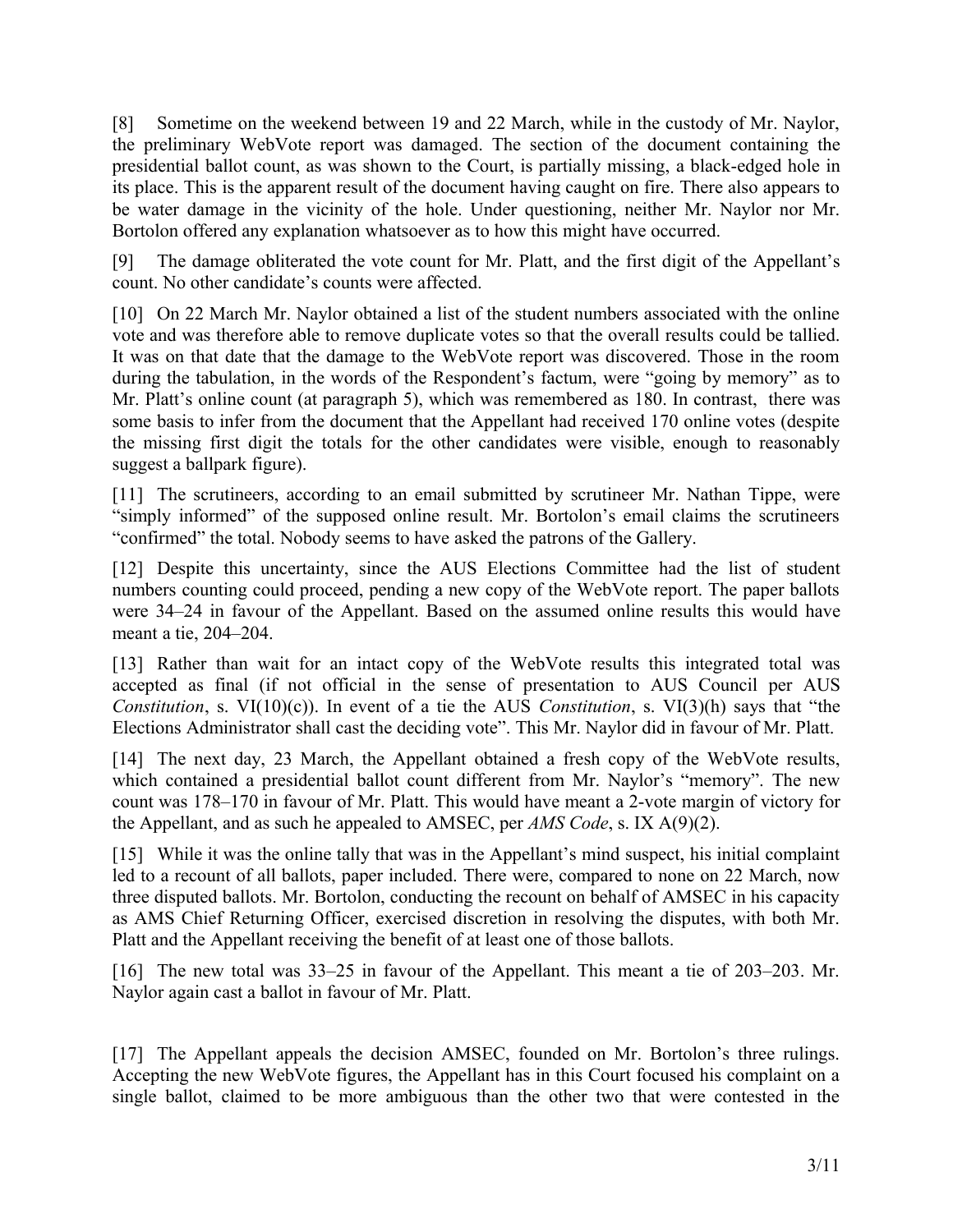recount. He claims that the ballot ought to be discarded for want of demonstrated intention. This would leave the Appellant with the majority of the votes, and thus as AUS president.

### *The Ballot*

[18] The impugned ballot was put before the Court. On it the voter's selections are marked with an "X" in a broad-tipped highlighter. Mr. Platt and the Appellant are listed one above the other on the left side, and the voter's "X" straddles the underscore adjacent to Mr. Platt's name, which line effectively divides the areas in which the voter may indicate his or her selection.

[19] Because of the thickness of the highlighter it is not only the arms but also the centre of the X that spans both sides of the line. That is, the top and bottom crotches of the arms are above and below the line, respectively. The left and right crotches appear slightly above the line, in the space beside Mr. Platt's name.

[20] Mr. Bortolon told the Court that in his mind the ballot is not ambiguous, and that it displays a clear intention by the voter to select Mr. Platt. The Appellant's complaint indicates that there was some talk on the part of those in the room during the recount, before Mr. Bortolon's decision, of trying to measure the  $X$ , to determine how much of it extended on to one side of the line or the other. For his part, Mr. Bortolon stated that such empirical considerations did not factor in his decision. If he discussed them it all they were, at most, explanations or rationalizations for what was an intuitive determination which, under the terms of the appeal, was his to make.

<span id="page-3-0"></span>[21] On the other hand, the Respondent's factum at paragraph 14 suggests that Mr. Naylor took the position of the X, as well as the claimed fact that "the part closer to Mr. Platt's name was darkened more significantly", as indicia of intention. However, as I wrote above, the result of the paper count on 22 March differs from that of 23 March so I have difficulty taking this as the true position of the Respondent, whose parent AUS "put its faith in Mr. Naylor" (at paragraph 15). While Mr. Naylor may defend AMSEC's decision, the AUS Elections Committee accepted a paper count which, when combined with the uncontested online totals, results in a victory for the Appellant, 204–202. The AUS may have puts its faith in Mr. Naylor, but its Elections Committee only defends his opinion subsequent to his mandate being exercised: the latter body defends his defence of Mr. Bortolon.

[22] On that same subject, Mr. Bortolon told the Court that while the ballots were on 22 March counted multiple times, the scrutineers were then essentially recounting the piles, rather than assessing the intention of the voters anew each time. The Court, it is therefore implied, ought not to give too much weight to the mere fact of a sustained consensus.

#### *The Law*

[23] Appeals relating to Constituency elections can be made to the Court pursuant *AMS Code*, s.  $XI A(9)(3)$ , which states that

[a]ppeals of Elections Committee decisions on Constituency elections and referenda may be made to Student Court in accordance with Section XV of the Code.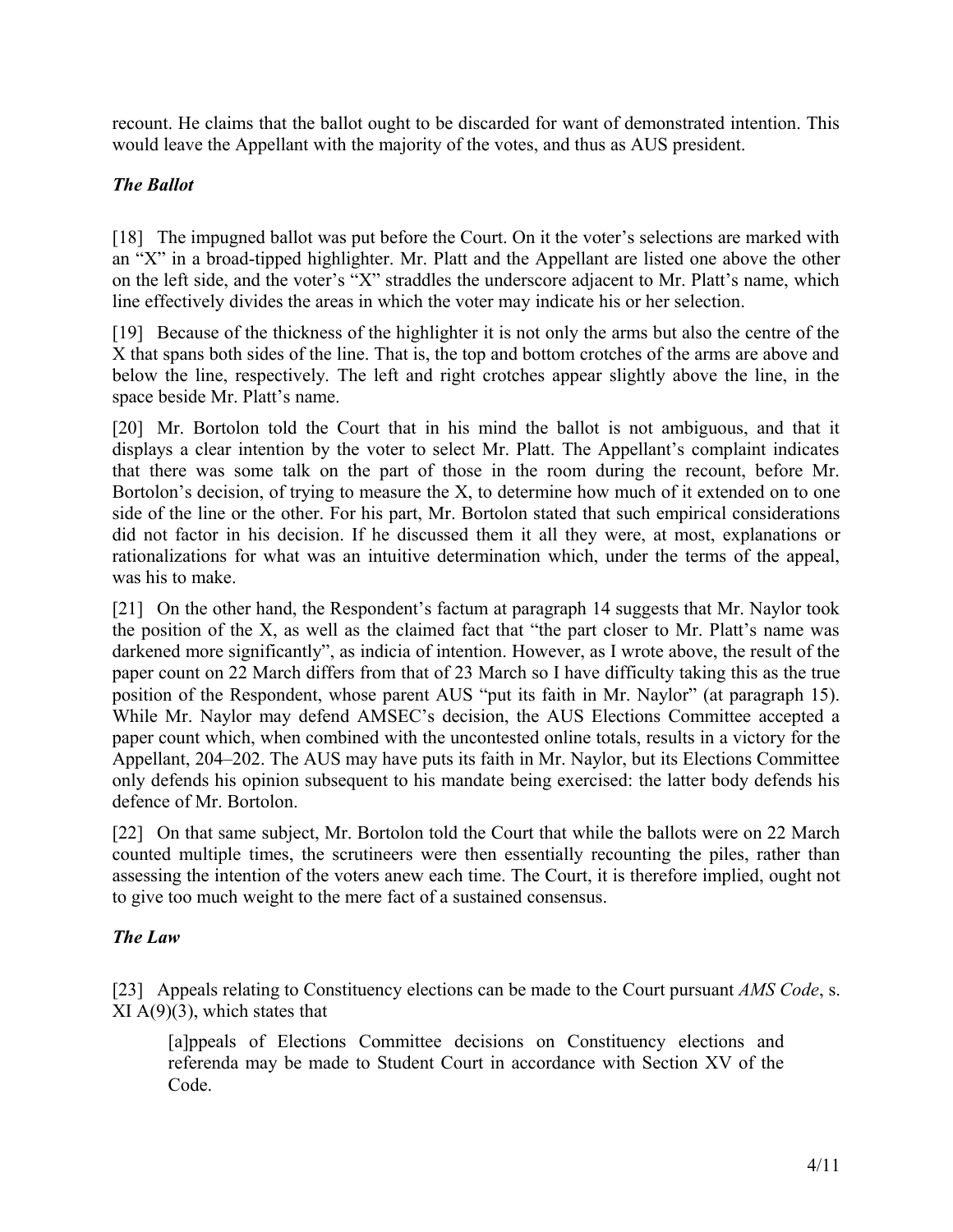Here the "Elections Committee" means AMSEC.

[24] AMSEC heard the appeal under *AMS Code*, s. XI A(9)(2), which states that

<span id="page-4-0"></span>[p]rovided that all internal appeals procedures within a Constituency have been exhausted, the Elections Committee shall rule on the validity of a Constituency election or referendum upon presentation to the Elections Administrator of a written petition from ten (10) Active Members of the Constituency or ten percent (10%) of the Active Members of the Constituency, whichever is less.

The Court heard no evidence as to whether or not the formal requirements of this section were met, though neither party challenged the Committee's jurisdiction.

[25] The AUS *Constitution*, s. VI, governs AUS elections. The rules are characterized, by s. VI(1), as "[i]n addition to any rules or requirements as set out in the A.M.S. Constitution, Bylaws, and Code of Procedures". However, the *AMS Code*, s. IX A(9)(1) states that

[c]onstituencies shall determine the rules and procedures to be followed in conducting their elections and referenda, *provided however that the following conditions are adhered to* [emphasis added].

If a consistent interpretation is not possible the implication is that the *AMS Code* will govern. Any "additions[s]" the AUS *Constitution* makes should in my mind be interpreted wherever possible to be consistent with the *AMS Code*. I take as uncontroversial that the AUS would intend the provisions of its *Constitution* to be effective.

[26] The conditions listed include paragraph (b):

"the Constituency's chief elections official and its elections committee must conduct elections in an unbiased and impartial manner;

paragraph (d):

the Constituency must establish rules governing election procedures and the penalties for violating such rules;

paragraph (e):

the Constituency's rules and penalties must be in writing, and the Constituency must not introduce non-written rules or penalties;

and paragraph (r):

the Constituency must establish an internal appeals procedure to deal with protests and complaints concerning its elections and referenda[.]

[27] The AUS *Constitution*, s. VI(3)(g) states that "[t]he Elections Committee has the right to set election rules as it deems appropriate, providing they do not contravene A.U.S. Code, and providing they make all candidates aware of these rules". The only other relevant section is VI(3) (9)(a) "[t]he Elections Committee shall arrange for the counting of ballots immediately after the close of polls on the last day of polling."

[28] This laconic drafting approach is in contrast to the more detailed provisions of the *AMS*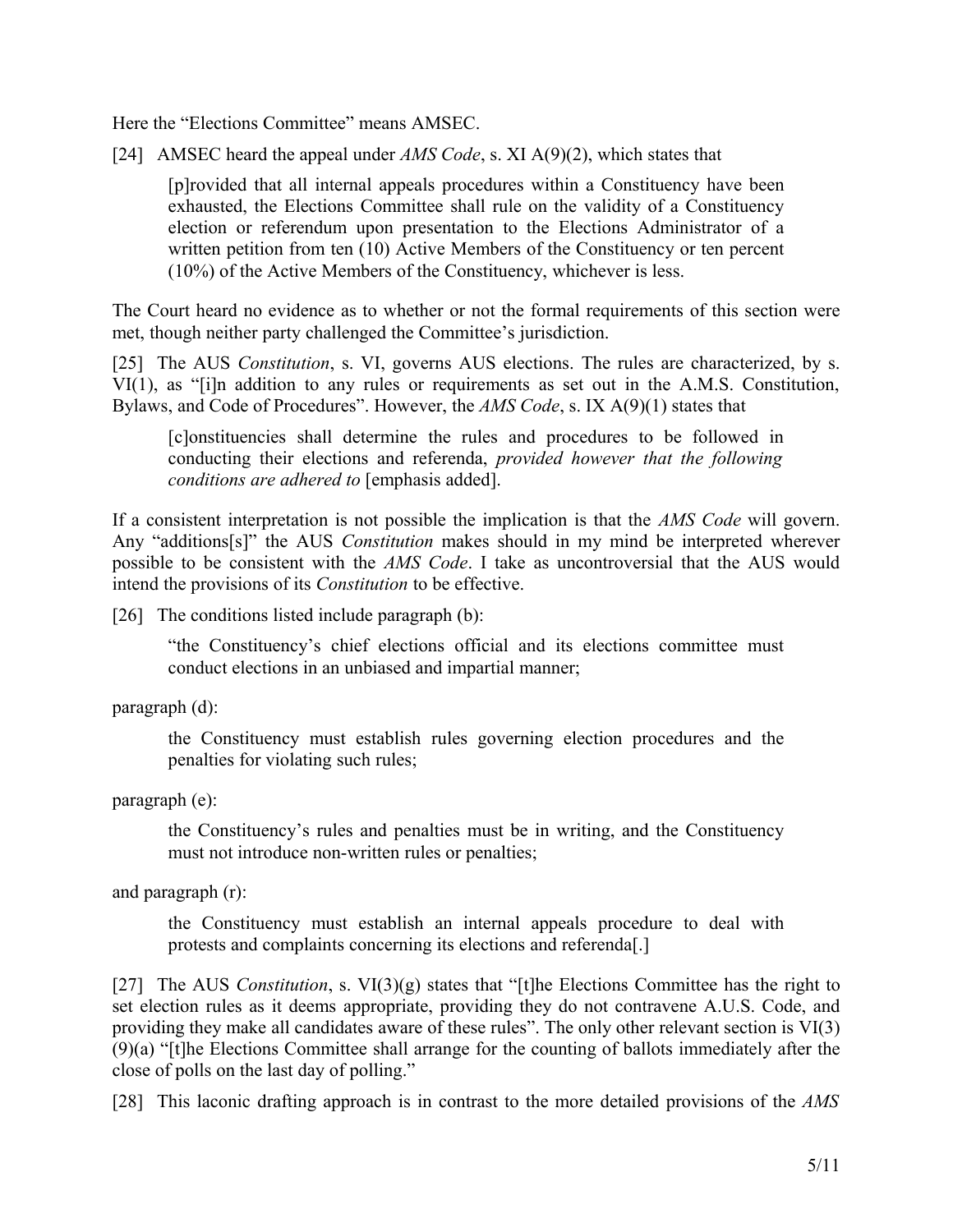*Code*. For instance, s. IX A(7)(4)(c) of that document states that "[o]nly correctly marked ballots shall be counted." This is elaborated on in s. IX  $A(7)(5)(b)$  which gives an example of what a "correctly marked" ballot might look like, though I do not take this single example as exhaustive. It speaks specifically to the condorcet method used for AMS Executive elections, whereas the requirement of correctness applies to all elections conducted under the immediate supervision of AMSEC.

[29] There is no indication in the *AMS Code* regarding what should happen if a provision in a Constituency's electoral rules and procedures are not in accord with the *AMS Code*'s requirements to the extent that they fail to meet a requirement, rather than conflict directly. That is, for example, if a Constituency has not "establish[ed] rules governing election procedures". However, the *AMS Bylaws*, s. 21(e) gives the Court remedial powers in the case of violations by "the Society's organizations" of "the Society's Constitution, Bylaws or Code". Organizations are defined in *AMS Bylaws*, s. 13(1)(a) as including Constituencies.

[30] In his testimony Mr. Naylor asserted that in this case the election "rule" under the AUS *Constitution*, s. VI(3)(g) was that Mr. Bortolon had been granted the absolute discretion to decide the intention of the voters. Of course, Mr. Bortolon was by the time of the disputed decision operating under the authority of AMSEC, not that of the AUS.

[31] The *AMS Code* says only that the "Elections Committee shall rule on the validity of a Constituency election". That could be valid under the AUS's own terms, in the opinion AMSEC, but I do not think it possible to read the AUS and AMS rules together as saying that a rule of the AUS was that AMSEC or its delegates would enjoy the delegated powers of the AUS Elections Committee in the event of a recount. AMSEC enjoys independently-sourced and superior authority to hear an appeal under the *AMS Code*, noted above in paragraph [.](#page-4-0)

[32] It is a small point, but it goes to the nature of the discretion exercised in this case. The Court was repeatedly asked to defer to the decisions of experts. Mr Naylor, for instance, is said to have had

a lengthy history of activity in federal and provincial elections. In other words, he is someone with a demonstrably above average experience as to what constitutes a distinguishable ballot, and alternatively what is a truly incomprehensible ballot. (factum of the Respondent at paragraph 15).

Indeed, counsel for the Respondent then goes on to give evidence of his own expertise in governmental elections. More to the point, both Mr. Naylor and Mr. Bortolon are by virtue of their positions closer to the action.

[33] There does not appear to be any direct support in the *AMS Code* for the principle of deference. It is true that an Elections Appeal Committee under *AMS Code*, s. IX A(8)(14)(a)–(d) has limits on its ability to overturn the decision of an AMS Elections Administrator or AMSEC, but the Court does not appear to be so bound. Indeed, as a creature of the *AMS Bylaws* it has a wider mandate than those elections officials constituted by the *AMS Code*. It may be good practice, and it has been endorsed by this Court in the past, but it is not required.

[34] Again, as to the discretion employed in this case, the evidence presented to the Court regarding the role of Mr. Bortolon was unclear. While a member of AMSEC, he was also involved in the initial AUS supervised count on 22 March. He was, in the words of Mr. Tippe's, email, "in the room". The Court was not told whether this was due to his being hired as a poll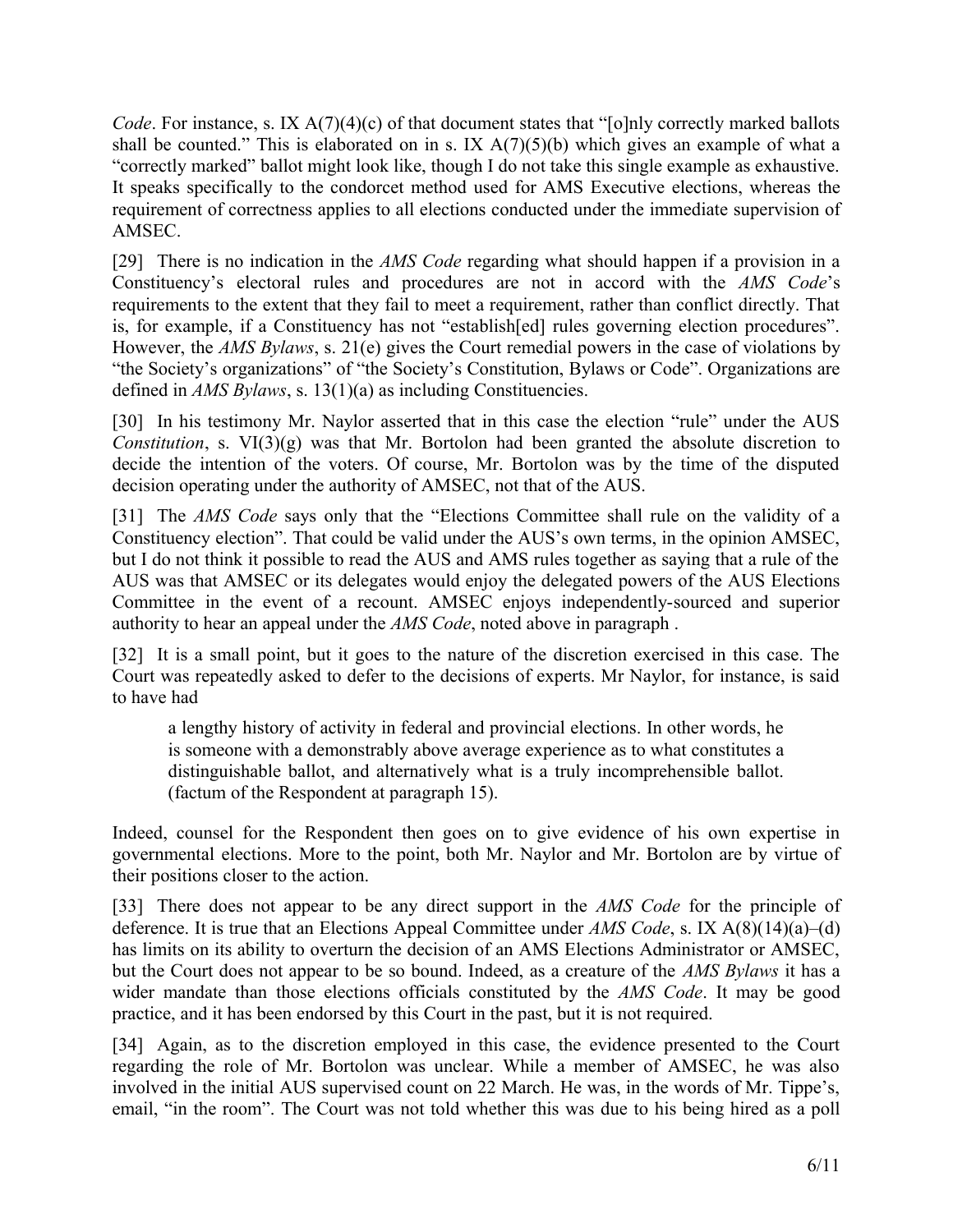administrator, under AUS *Constitution*, s. VI(3)(b), or whether he was providing "advice and assistance" under AMS *Code* s. IX A(A)(1)(5). It makes no difference to the Court's ability to make a ruling in this case, but it may be a factor should deference need to be considered.

[35] For its part the Respondent simply defended Mr. Naylor's exercise of discretion, as the person responsible for overseeing the election. Again, as discussed in paragraph [,](#page-3-0) were I to agree the Appellant would achieve his goal.

### *On Interpretation*

[36] Before I move to the application of the law, I pause to consider the effect of *AMS Code*, s.  $XV(1)(6)$ , which states that

[t]he Court shall not make rulings of a political nature, or stray into the area of policy making. To this end, the Court shall interpret the Code, Bylaws, and Constitution of the Society without addition to or omission of any language set out within them.

This follows from *AMS Bylaws*, s. 21(2)(i), which says "[t]he Court shall, in the case of any ambiguity existing in the meaning of a Bylaw, interpret that Bylaw as written, and in no other way."

[37] These sections are particular relevant given the weight placed by counsel for the Appellant on the provisions of the provincial *Election Act*, R.S.B.C. 1996, c. 106, and the federal *Canada Elections Act*, S.C. 2000, c. 9. While allowing that they were not binding on the Court, counsel submitted that they were persuasive insofar as they demonstrated the fundamental importance in elections of voter intent. This first principle, counsel argued, ought to be weighed when characterizing the discretion granted to the AUS Elections Committee.

[38] Counsel for the Respondent was opposed to any use of the two statutes.

[39] S. 123(1) of the *Election Act* states that "[a] ballot must be rejected if any of the following applies", with counsel for the Appellant emphasizing subsections (d) "the ballot is marked as voting for more than one candidate" and (e) "the ballot does not clearly indicate the intention of the voter to vote for a candidate".

[40] S. 284(1) of the *Canada Elections Act* states that "in examining the ballots, the deputy returning officer shall reject one ... (d) that has been marked in more than one circle at the right of the candidates' names".

[41] Returning to the *AMS Code*, the instant case is within the jurisdiction of the Court, not unrepresentative of the Court's docket, though it has political implications however the Court rules. I take it that the *AMS Code* prohibits the Court from straying into the realm of what might otherwise be termed "policy", the proper business of elected representatives. I do not think we are here presented with that problem.

[42] As to what it means to "interpret", that is a difficult manner. I do not claim to be schooled in hermeneutics, but I think it plain that any act of statutory interpretation necessarily involves at least the *consideration* of language not "set out within" the four corners of the document, even if that means only an ultimate recourse to a dictionary.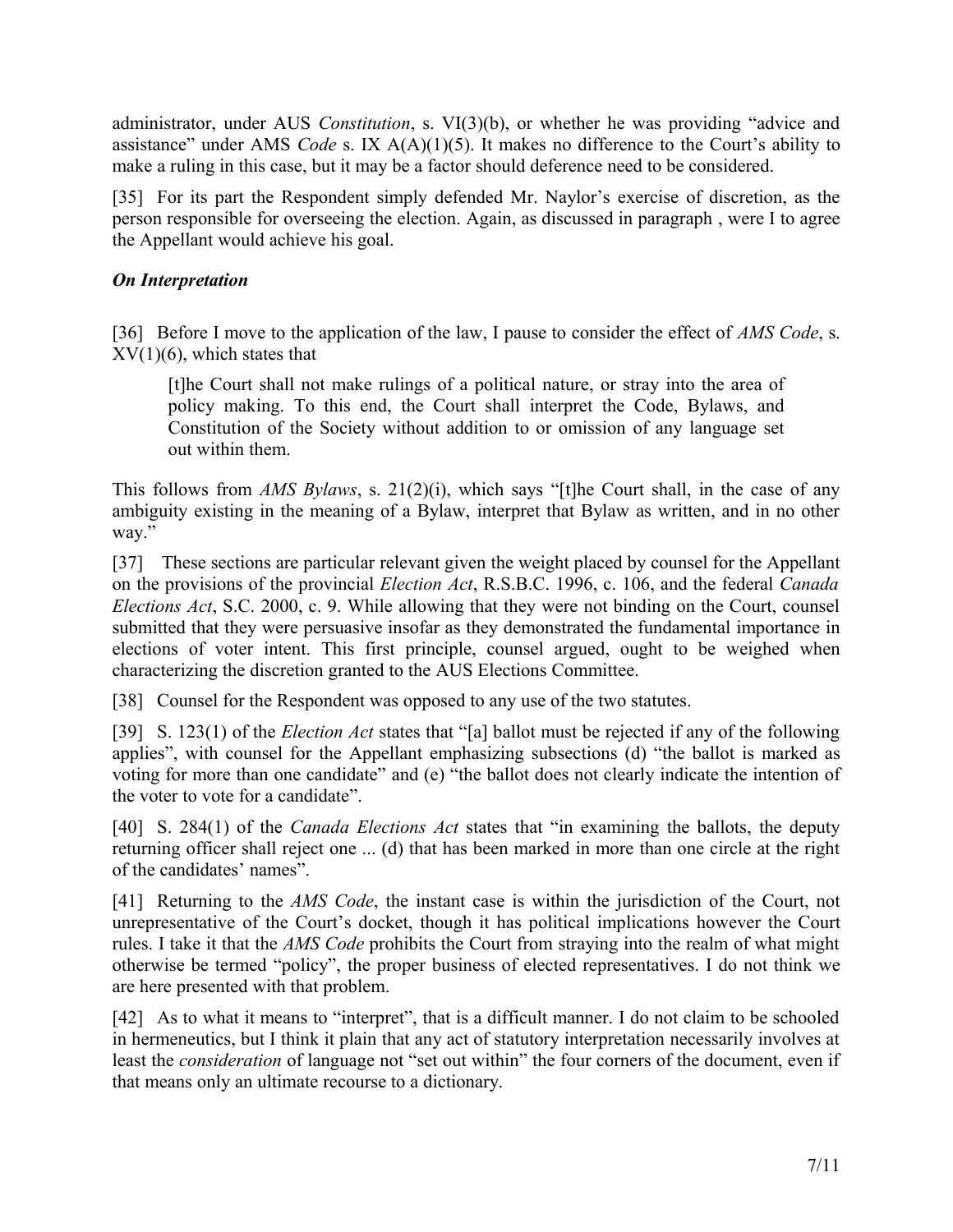[43] I note that Driedger framed his "modern principle" of statutory interpretation thusly:

Today there is only one principle or approach, namely, the words of an Act are to be read in their entire context, in their grammatical and ordinary sense harmoniously with the scheme of the Act, the object of the Act, and the intention of Parliament. (*Sullivan and Driedger on the Construction of Statutes*, 4th ed., at 1).

It may be that the Court by *AMS Code*, s. XV(1)(6) is prevented from 'reading in' language or 'reading down' the "Code, Bylaws, and Constitution", or directly applying statutory or common law to cases before it. But, it is to my mind wrong to suggest that the Court cannot attempt to make sense of its own quasi-legislative framework in a matter analogous, if not identical, to those of a 'real' court.

[44] I imagine it might be construed as begging the question to cite a book on statutory interpretation when faced with the problem of whether or not law is relevant to the work of the Court. The "approach" that Driedger refers to is of course manifest in a body of Canadian law. To that I can only reply that the Court is modelled on its namesakes, that its enabling documents make reference to legal concepts (e.g. *AMS Bylaws*, s, 21(2)(f) requiring the Court's rules of procedure to be "consistent with the principles of natural justice" and *AMS Code* XV(8)(16)(a) regarding the "formal rules of evidence"). In the case of an ambiguity it is a truism that the "Bylaw as written" is ambiguous—yet one must decide.

[45] All that said, I think in this case is that the statutory excerpts presented by the Appellant, as helpful as they would have been to my task, are not binding, and thus do not form any part of the decision.

## *Analysis*

[46] *Crompton v. AMS Elections Administrator*, 2008 UBCSC [*Crompton*], is the most recent appeal from the decision of an Elections Committee. Unlike that case, while there were here two prior determinations neither was by an Elections *Appeal* Committee, as this is not a case of an AMS election.

[47] It is interesting to note that despite Mr. Naylor's suggestion that the Court not refer to provincial or federal law, as the Appellant would have, that the Respondent's factum relies on the "general principles of administrative law" in asking us to defer to the decision of Mr. Naylor.

[48] It may be a "principle of administrative law that a decision, though made legitimately in accordance with the decision-maker's mandated power, can be appealed and overturned on the basis that the decision was either incorrect or unreasonable" (*Crompton* at paragraph 8). Yet AMSEC is not a tribunal akin to those statutorily-created bodies studied in an undergraduate course in public administrative law, and the Court lacks the inherent jurisdiction of a Superior Court. The AMS is an incorporated society, not a sovereign state. From the perspective of the proper legal system we are all but committees.

[49] Thus, it cannot be said that administrative law is as important as the Respondent suggests. There is of course the reference to "natural justice" in *AMS Bylaws*, s. 21(2)(f), a term of art regarding the conduct of hearings with which the Court here complied. But that should not be taken as importing the whole field of administrative law along with it.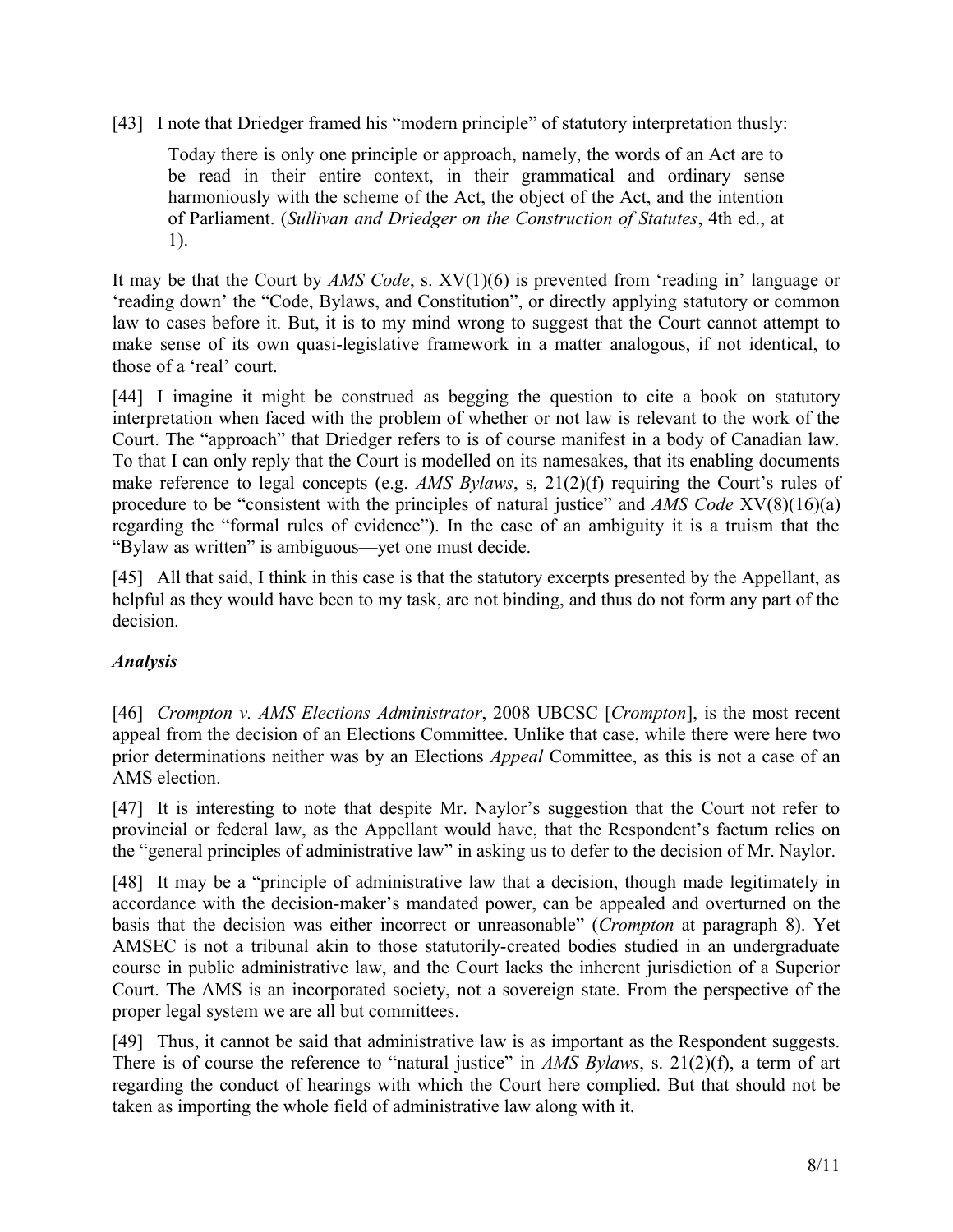[50] Both counsel for the Respondent and Mr. Naylor argued that the AMS Council's decision against receiving the judgment of the Student Court in *Crompton*, as is required by the *AMS Bylaws*, s. 21(2)(k), for it to be binding, is a factor to be considered in their favour. I disagree.

[51] The AMS Council is not a judicial body, and its decisions in and of themselves are not binding on this Court. What are binding are the AMS *Constitution*, *Bylaws*, and *Code of Procedure*. It is therefore incorrect to say, as counsel for the Respondent submits in his factum, that "two years ago, the AMS Council overturned the Student Court's decision, because the Student Court did not accord the adequate amount of deference to the Elections Administrator that the Administrator deserved." (at paragraph 18). The Council did not "overturn" anything: Rather it declined to receive the judgment of this Court by resolution.

[52] Even if the failure to receive the judgment ought to influence my decision, I face a problem akin to that of statutory intent. I have already written of interpretation, and intent. The denial to receive the judgment of the Court in *Crompton* was an act of Council, and the statements of particular councillors cannot be identified with the will of the Council taken as a whole.

[53] Moreover, in the case of statutory intent there is at least the statute to interpret. Here there is nothing—the *absence* of a resolution that would have at most amounted to one effective word: "Yes".

[54] There seem to be two main issues with which the Court is presented in this case:

1) Was the electoral framework sound? And, if so

2) Was the application of the framework correct in this case?

[55] In my opinion the framework was not sound. The AUS and its delegate, the AUS Elections Committee, failed in fulfilling their requirements under the *AMS Code*.

[56] The *AMS Code* intends for Constituencies to have some control over their elections, and so I do not hold it to be a requirement that a Constituency's rules match exactly those of the AMS as to the conduct of its own elections. However, there must be some minimum content to satisfy the requirement, and I think the AMS' own rules are in this respect helpful in adumbrating that content.

[57] Both the *AMS Code* and AUS *Constitution* are detailed as to the nomination and campaign periods of an election. It is on the time thereafter that they diverge. *AMS Code*, ss. IX A(1), and (6)–(8) are lengthy, covering the Elections Committee, the layout of ballots, their tabulation, and appeals respectively. As to the first, the AUS *Constitution* simply gives discretion, and to the second it is silent.

[58] Regarding the third, s. VI(9)(a) of the AUS *Constitution* says only that "[t]he Elections Committee shall arrange for the counting of ballots immediately after the close of polls on the last day of polling". It is unclear if it is the arranging or counting that is immediate, though there are no rules for tabulation beyond the Election Committee's aforementioned discretion. That is the effect of AUS *Constitution*, s. VI(3)(g), which implies that rules can be set at any time, even during tabulation, so long as candidates are "made aware". That is not, to my mind, a "rule" as foreseen by the *AMS Code*, s. IX(9)(1), delegation of authority. Furthermore, I do not think it possible to interpret the power of an appointed official to set such rules on an ad hoc basis to be a determination of such rules *by the Constituency*, as required by that section.

[59] There is fourthly no mention of appeals: Scrutineers may observe counting per s. VI(9)(b),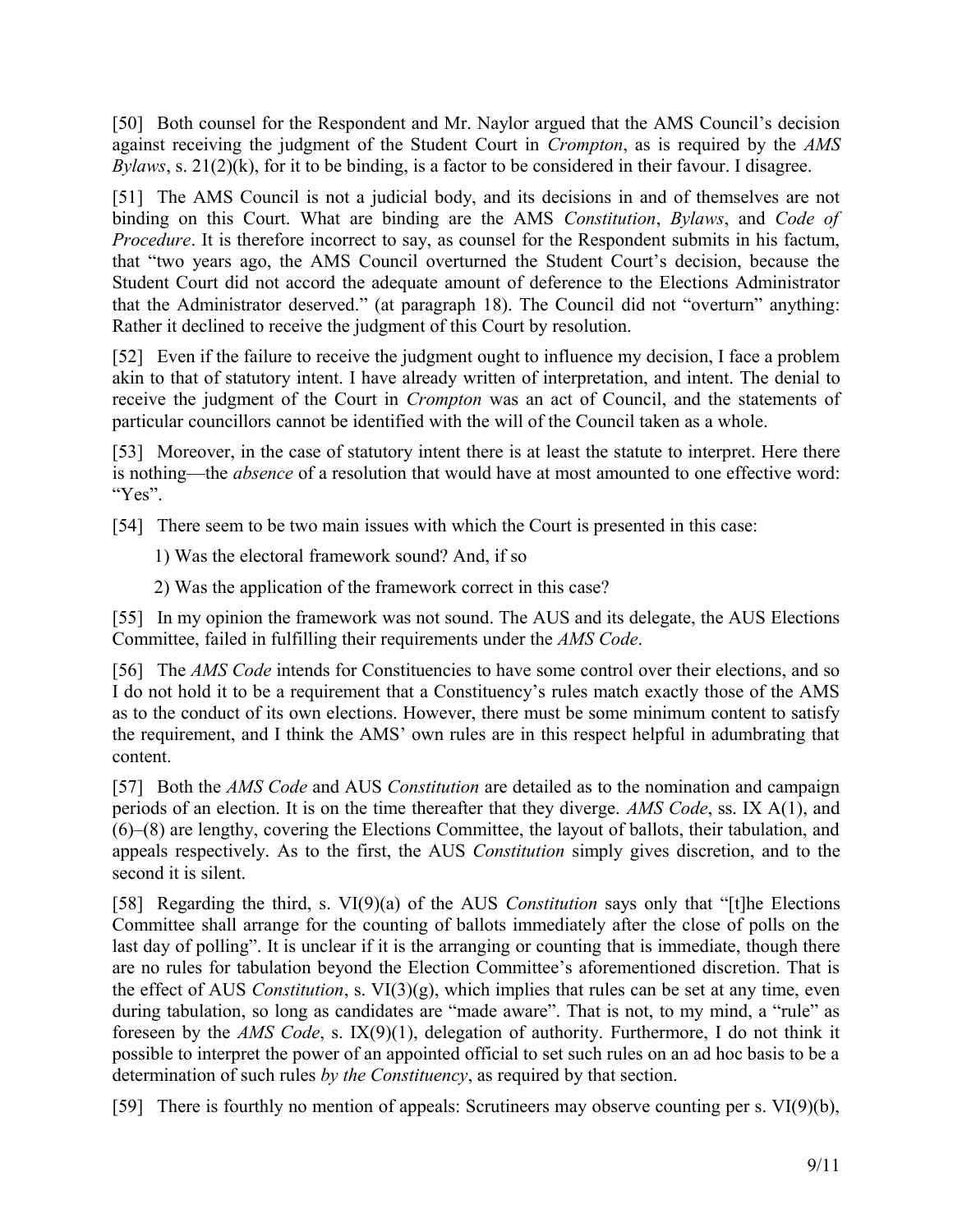though it does not appear they can complain to anyone beyond AMSEC. This is contrary to *AMS Code*, s. IX A(9)(1)(r), which requires an established internal appeals process, which I take to be actual extant procedures, rather than after the fact exercises of discretion.

[60] Even so, whether to AMSEC or the AUS Elections Committee, what would anyone complain *about*? That is the crux of this case: The lack of rules, *clear rules*, on substantive matters means that there is very little on which to base an appeal to an elections committee, and by extension this Court. The result is that, instead of an appeal there is a hearing *de novo*, the circumstance that the Respondent fears in the instant appeal, but it is a hearing adrift. AMSEC's only jurisdiction under *AMS Code*, s. IX A(9)(2) is to see that the Constituency election was valid, a meaningless criteria absent rules against which to judge violations. All that can be said is that the AUS Elections Committee acted in their discretion, as was their discretion.

[61] I must therefore conclude that the AUS *Constitution* is in violation of the *AMS Code*, ss. IX  $A(9)(1)$ ,  $(1)(d)$ , and  $(1)(r)$ . It is a structural violation, and not merely a matter of interpretation that can be avoid by appeal to AUS *Constitution*, s. XVI(1).

# *Remedy*

[62] *AMS Code*, s. IX A(9)(1), granting Constituencies the power to determine their election rules is conditional. It follows that the *AMS Code* rules on elections must govern if the conditions are not fulfilled, as I have just found. As to which of the AMS rules will govern—all or only those relating to those areas not addressed by the AUS—I think a partial imposition more in the scheme of the *AMS Code*. That document provides for Constituency independence in matters of electoral policy. I do not think it could have been intended for even the slightest violation of the *AMS Code* to deny that independence in its entirety.

<span id="page-9-0"></span>[63] In the circumstances of this appeal, only the absence of rules on tabulation, appeals and by extension the operation of the Election Committee are invoked. I therefore find *AMS Code*, ss. IX  $A(9)(1)$ , and  $(7)-(8)$  applicable to AUS elections, to the extent appropriate given the circumstances and institutional arrangements of the AUS, including but not limited to the AUS not requiring an Elections Appeals Committee by virtue of the *AMS Code*'s explicit allowance for direct appeals to AMSEC. The applicability of the *AMS Code* is also limited to the extent its provisions have not been rendered inoperative by a specific exercise of the AUS' authority as a Constituency to establish actual rules*.* I make no finding as to the validity of the remainder of the AUS electoral rules on different matters.

[64] While the application of the *AMS Code* occurs as a matter of interpretation, *AMS Bylaws* ss. 21(e) also provides remedies for violations of the *AMS Code*. Paragraph (iii) allows the Court to:

declare that an action is void and of no effect, and that the organization must take the appropriate steps to remedy the situation.

In this case "an action" would be the presidential election, the only one at issue before me, and I would so order. The AUS Elections Committee lacked the authority to act as it did throughout the election, and I find it both appropriate and within my own authority under *AMS Code*, ss.  $IX(8)–(9)$  to make such a finding.

[65] Because of the above, I do not need to answer the question whether I would have chosen